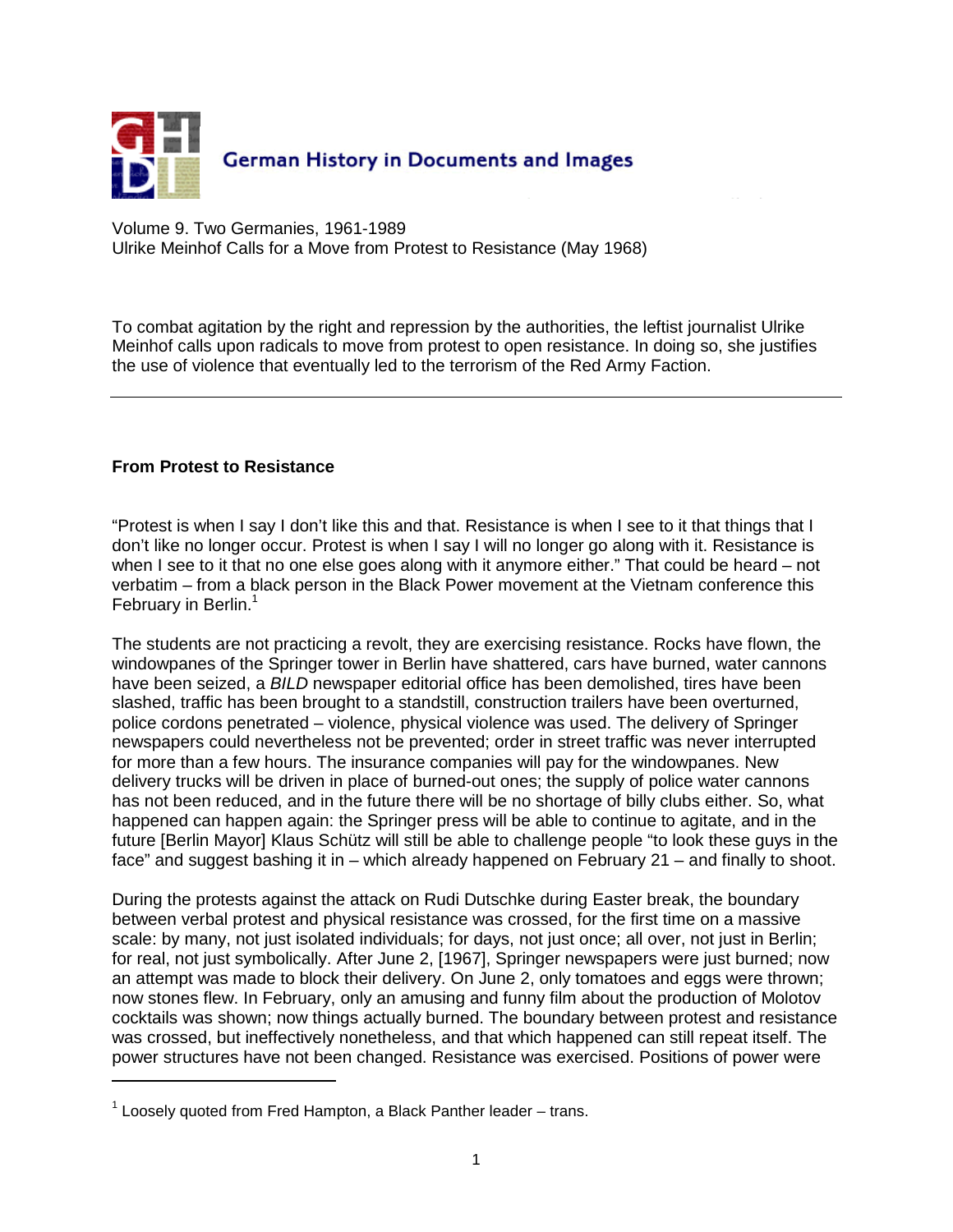not taken over. Therefore was it all just meaningless, escalating, terrorist, apolitical, impotent violence?

Let it be established: those here who, from positions of political power, condemn throwing stones and arson, but not the agitation of the Springer press, nor the bombs falling in Vietnam, nor the terror in Persia, not torture in South Africa, those who could really bring about the expropriation of Springer instead form a Grand Coalition; those who could speak the truth about BILD and  $BZ<sup>2</sup>$  in the mass media instead spread half-truths about students; their engagement on behalf of nonviolence is hypocritical, they have a double standard, they want precisely what those of us who took to the streets – with and without stones in our pockets – do not want: politics as fate, sheep-like masses, a powerless opposition that disturbs nothing and no one, democratic sandbox games, and when things get serious, the [the proclamation of a] state of emergency. [U.S. President Lyndon B.] Johnson, who declares Martin Luther King to be a national hero, and [Chancellor Kurt Georg] Kiesinger, who sends a telegram to express his regret at the attempted assassination of Dutschke, are representatives of the violence against which both King and Dutschke protested: the violence of the system that created Springer and the Vietnam War. They are missing both the political and the moral justification to protest the students' will to resist.

Let it be established: it has been documented that you can't simply shoot into a crowd here, that the protest by intellectuals against the mass stupefaction by the Springer media is serious, that it is not meant for the dear Lord and not for later, in order to be able to say at some point that you were always against it. It has been documented that common decency is a shackle that can be broken through if those wearing the shackles are beaten and shot at. It has been documented that there are still people in this country who do not merely condemn terror and violence and [who] are secretly opposed to it and sometimes take a risk and open their mouths and do not let themselves be frightened; and there are also people who are willing and able to resist so it can be understood that business cannot continue as usual. It has been shown that incitement to murder and murder disturb the public peace and order, that there is a public that will not accept that. That a human life has a different quality than windowpanes, Springer trucks, and demonstrators' cars, which were overturned and damaged by police in absolutely arbitrary acts during the delivery blockade in front of the Springer tower. That there is a public determined not merely to call the intolerable intolerable, but to intervene to disarm Springer and his accomplices.

Now, after it has been shown that there are means other than just demonstrations, Springer hearings, and protest events, means other than those that have failed, because the attack on Rudi Dutschke could not be prevented; now that the shackles of common decency have been broken, the discussion on violence and counterviolence can and must be started anew. Counterviolence as it has been practiced during these Easter days is neither suitable to arouse sympathy, nor to draw startled liberals over to the side of the extra-parliamentary opposition (APO). Counterviolence risks turning into violence, where the brutality of the police determines the law of action, where superior rationality gives way to powerless rage, where paramilitary actions of the police are answered through paramilitary means. The Establishment, however, the "gentlemen at the top" – to use Rudi's words – in the parties, governments, and associations have to comprehend that there is only one means by which to create lasting "peace and order,"

 $\overline{a}$ 

 $2$  BILD (nationwide) and BZ (Berlin) are two wide-circulation tabloid dailies published by the Springer corporation – trans.